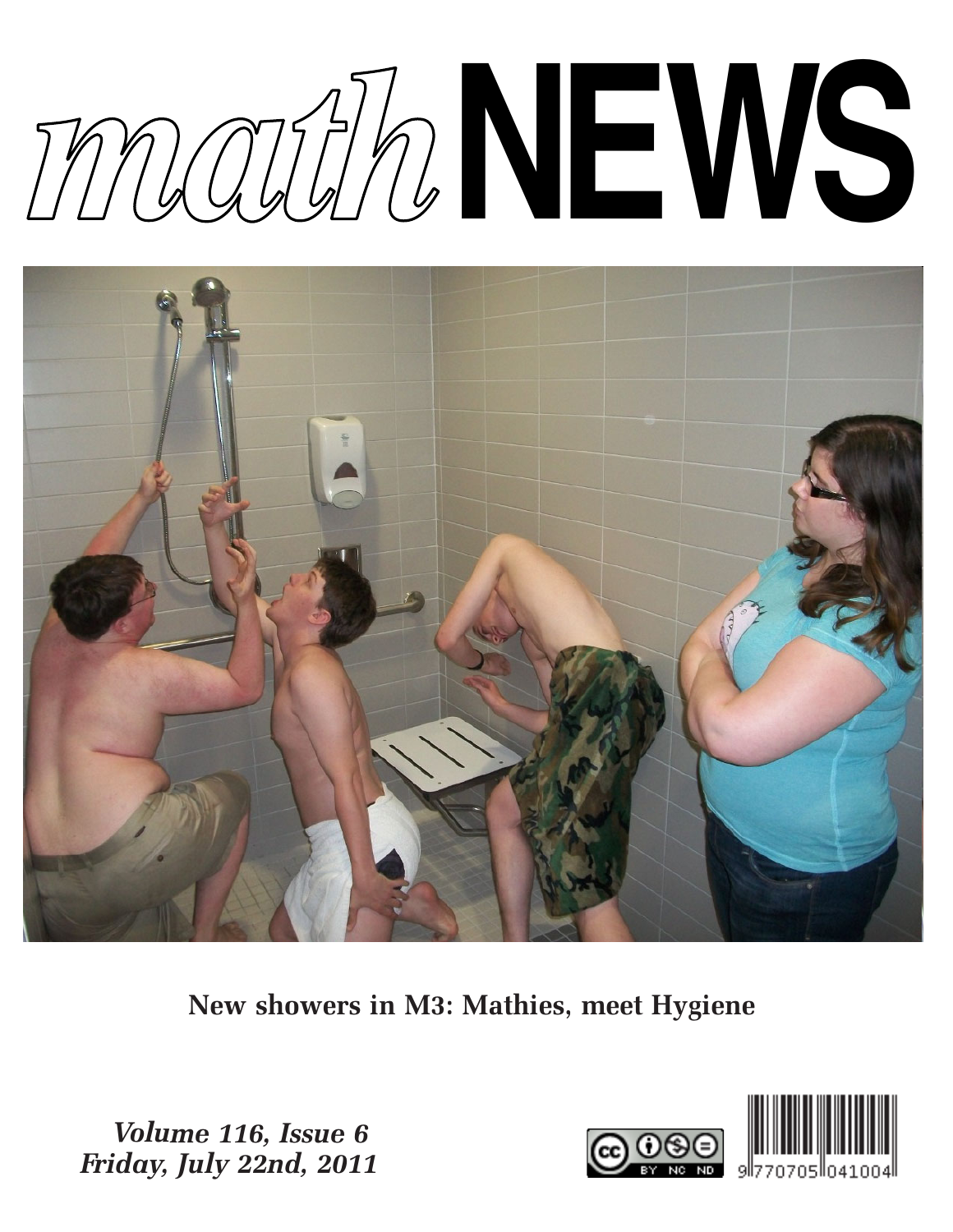## look**AHEAD**

| mathNEWS       |                                                                        |
|----------------|------------------------------------------------------------------------|
| July 22        | Issue #6 calls it a day                                                |
| TBD            | EOT (check your email!)                                                |
| <b>MathSoc</b> |                                                                        |
| July 22        | Pi Approximation Day                                                   |
| Tuesdays       | Games Night in the Comfy at 6:30pm                                     |
| <b>Campus</b>  |                                                                        |
| Mondays        | Cheap ice cream at Fed Express                                         |
| July 26        | Last day of Classes                                                    |
| August 2       | Exams begin                                                            |
| September 3    | Froshlings start appearing on campus                                   |
| September 4-8  | First years get brainwashed into thinking<br>that UW's the place to be |
| October 13     | First years get a rude awakening about                                 |
|                | how university is like with the return of                              |
|                | the first midterm marks                                                |
| <b>Misc</b>    |                                                                        |
| August 1       | Civic Holiday, but you weren't going to<br>be working anyway           |
| August 15      | Holy Shit, vacation's here!                                            |

# Need music? Come listen!

#### Waaaaldo looooooves to siiiiiiiiing!

The much anticipated A Capella Club's End of Term Concert has been scheduled TODAY (July 22, 2011) at 8 pm in the Modern Languages Theatre. All companies (the Waterboys, AcaBellas, Unaccompanied Minors, and UW ACE as well as some awesome quartet ensembles) are excited to perform new songs for your enjoyment.

Tickets can be purchased at FedS during regular university hours today or at the door for only \$5! If you feel like taking a break from your pre-exam panicking, come on out! That is of course, unless you're ConED and CorruptED, who are going on a couples retreat.

waldo@<3.LE-GASP.ca

#### ISSN 0705—0410

mathNEWS is normally a fortnightly publication funded by and responsible to the undergraduate math students of the University of Waterloo, as represented by the Mathematics Society of the University of Waterloo, hereafter referred to as MathSoc. mathNEWS is editorially independent of MathSoc. Content is the responsibility of the mathNEWS editors; however, any opinions expressed herein are those of the authors and not necessarily those of MathSoc or mathNEWS. Current and back issues of mathNEWS are available electronically via the World Wide Web at http:// www.mathnews.uwaterloo.ca/. Send your correspondence to: mathNEWS, MC3046, University of Waterloo, 200 University Ave. W., Waterloo, Ontario, Canada, N2L 3G1, or to userid mathnews@student.math.uwaterloo.ca on the Internet.

This work is licensed under the Creative Commons Attribution-Noncommercial-No Derivative Works 2.5 Canada License. To view a copy of this license, visit http://creativecommons.org/licenses/by-ncnd/2.5/ca/ or send a letter to Creative Commons, 559 Nathan Abbott Way, Stanford, California 94305, USA. Terms may be renegotiated by contacting the editor(s).

The Five parts of the Shower Kit: Towel, Soap, Shampoo, Conditioner, Flip-flops, representing Will Morrison, Harrison Gross, Sacha Koohgoli, Michelle Conway, and Jeff Bain.

## mast**HEAD**

It's too hot!

 Back in Issue 2, we were complaining about how it never seemed to have stopped raining. We were worried that the rain was going to go on for forty days and forty nights and when we would wake on the forty-first day, the geese would have claimed all of the campus for themselves. That, and the computers would be down.

Well, we've reversed our tune now. It's now too sunny, and if the grass in the DC Quad was any yellower we'd have to start calling it a coward. The sun now beats down on us, threatening to turn this once fertile land into a barren plain where nothing grows. The heat would turn everyone into a human raisin (except for those in the computer labs, of course). Would it kill us for a little bit of rain, because we're not sure for how much longer we can last. The ice cream supplies are running low, and the computers are starting to overheat.

While we slowly transform to dust, we will leave you with the following question to distract you from your imminent doom: "How are you coping with the heat?"

(define this(not cool)) ("It's the status quo: I'm always hot"), Impulse Vector ("With suspiciously frequent trips to the chemistry labs. Thank you, Liquid Nitrogen!"), waldo@LE-GASP.ca ("In the same way I was able to wear a sweater in gym class for nearly all of my high school career including summer and winter [GRAND TOTAL OF DAYS NOT WEARING A SWEATER: 3]"), BlueberryMuffin ("Watching March of the Penguins"), ConcealED ("Hiding in the server room"), !able ("By moving with as much VeloCity as possible"), cbhl ("I like AC!"), MustardMap ("By driving an armoured tank through a river"), Zethar ("Spontaniously combusting and rising from the ashes. Repeatedly"), (n-k)! ("Hiding in the cold aisles in the server room."), ConED ("Turning on the A/C for the first time all summer"), GroovyED ("Lemonade"), MeaninglessQuips ("Rendering body temperature higher than surroundings. Outside feels pretty cool. And shirtlessness."), CorruptED ("Being naked. All the time.")

!ED ("Just be cool")

## And the winners are...

#### The best of the best

This is the final issue of *math* NEWS for the term. Thank you to everyone who submitted an article, we loved everything that was given to us (except for your article, Lorenzo von Matterhorn). Without further ado, we will present our favourite submissions for each issue. The winning writers can come on down to mathSOC (MC 3038) and claim their prizes.

For each issue:

- 1. "UW in the Spring" Static IP and Impulse Vector
- 2. "Because I Can" MeaninglessQuips
- 3. "Real Time RTS" The Ant Keeper
- 4. "The Courses UW Should Offer" BlueberryMuffin
- 5. "A survey of assignment and midterm return algorithms" !BoB
- 6. "Five Things to Look for in an Effective Wingman" (define this (not cool))

Thanks again to everyone, and see you all next term!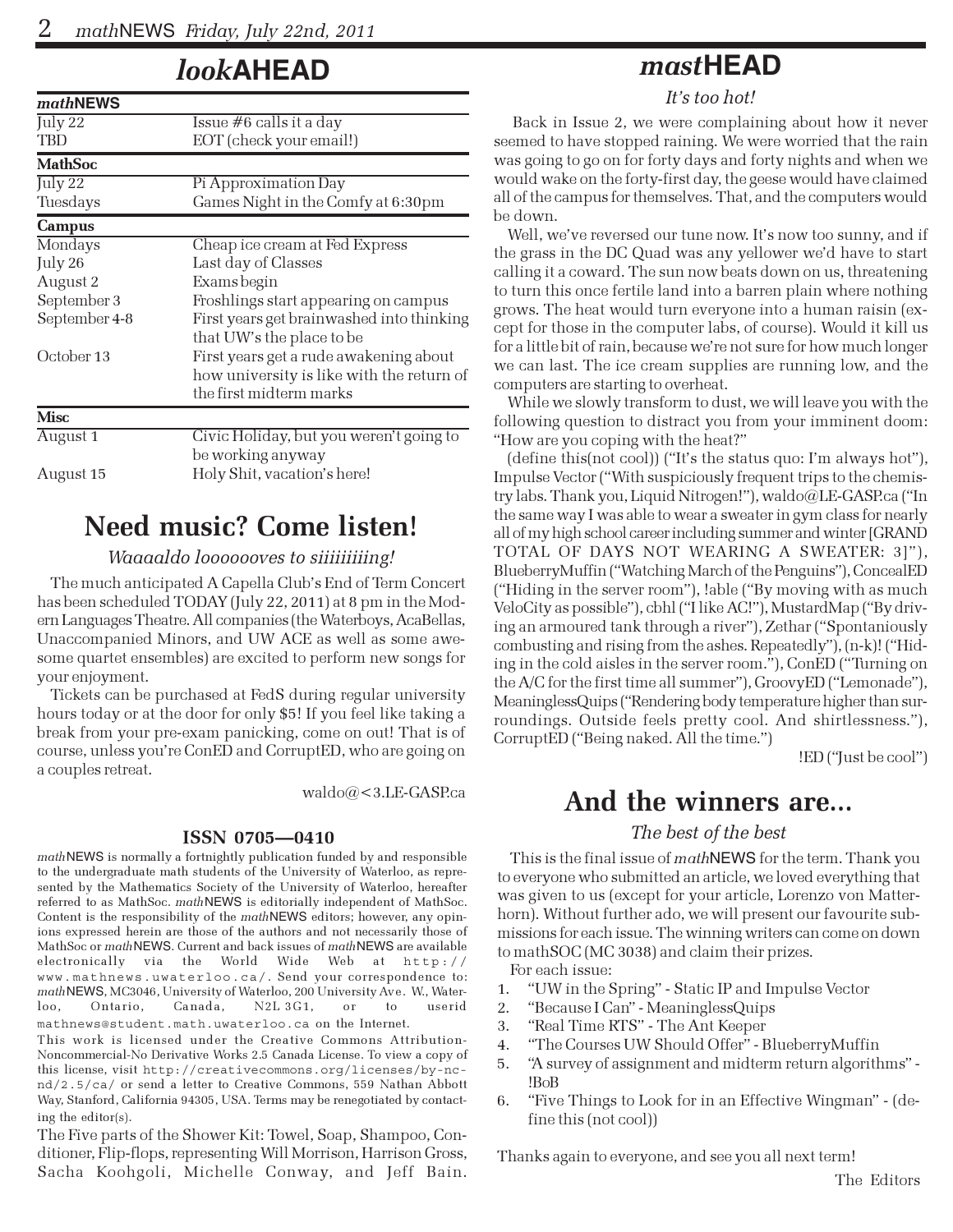# VPAS Sez

#### Lots of things still happening!

So the term is almost over, but before it's completely done, we have a few more things happening!

If you haven't heard already, Pi Approximation Day is today (22/7 — get it?!)! Drop by the third floor later for some free cake and lots of fun!

Our termly General Meeting will be held Tuesday, July 27th at 5:30pm in the Comfy Lounge. All math undergraduate students are invited and encouraged to attend to vote on policy and bylaw changes as well as hear what went down this term and what will be going down next term!

24-Hour Games and Movies night will also be held Tuesday, July 27th - Wednesday, July 28th. Games will be in the Comfy and movies will be outside in the DC Quad (bug protection will be provided)! So come celebrate the end of classes and that quiet few days before exams with us!

Congratulations to our new Fall 2011 VP Academics and thanks to everyone who voted! Voting hasn't finished (or started) while I'm writing this, but go to mathsoc.uwaterloo.ca to find out who won!

Finally, if you're going to be on campus next term, keep an eye out for director and board applications, which will be coming out soon! They will be posted on mathsoc.uwaterloo.ca and we invite everyone to apply!

Feel free to contact me if you have any questions, and good luck on your finals!

> Alex Russell vpas@mathsoc.uwaterloo.ca

## FedS Sez

Congratulations to our three brand-new math councillors and thanks to everyone who voted! Head over to the SLC Great Hall at noon today to find out who won!

The next council meeting is Sunday, August 7th at 12:30pm in the SLC Multipurpose Room, and it is the annual budget meeting! As always, we invite everyone to come out. If you would like to see a copy of the proposed budget before the meeting sign up for the council mailing list at feds.ca or contact us!

> Jesse McGinnis & Alex Russell mathcouncillors@gmail.com



# C S C F L A S H

Greetings Algoristas,

Come out tonight for the final CSC Code Party! 7pm in the Comfy. We'll have snacks. And freezes. Considering how hot it's been this week, you'll want some. Unless you haven't left the MC in days, which is possible.

As usual, check out the CSClub homepage for more information, https://csclub.uwaterloo.ca

> Calum T. Dalek Chairbeing Extraordinaire

# VPA Sez

#### Notes from UAC

The Undergraduate Affairs Committee (UAC) is a committee chaired by Assoc. Dean Prof. David McKinnon, composed of representatives from programs within the Faculty of Mathematics, VPA of MathSoc, CS Rep from MathSoc, as well as reps from the Registrar's Office, Co-op, etc. The UAC reports to Faculty Council on matters pertaining to undergraduate courses and the Undergraduate Calendar. Arguably the most significant changes introduced earlier this week were for ACTSC, as a result those will be emphasized here. NOTE: All motions discussed in this article are effective 01-SEP-2012 pending Faculty Council and Senate Undergraduate Council approval (unless otherwise indicated).

#### ACTSC plan and course changes

ENGL 119 will no longer be required for ACTSC students who achieved a "Good" or "Excellent" on their ELPE. Rather, ENGL 119 has been broadened to a list of courses with substantial emphasis on communication. The Math ELPE is currently marked on a pass-fail basis, however, Engineering uses a sliding scale which can easily be adopted. To strengthen the communication skills of students, ACTSC 232 are to include "ELPE passed with Good or Excellent or (Math Faculty Writing skills requirement and ENGL 119)". In addition, MTHEL 131 was approved to be a required ACTSC Major course per explicit suggestions by the UW Advisory Board for Actuarial Science. MTHEL 131 has also been added as a co-requisite for ACTSC 232 in order to derive the most use out of the course\*\*. (\*\*This change is proposed to be effective 01-SEP-2013).

On a separate note, ACTSC 372's prerequisites are to include MATH 237 (or MATH 247). The rationale behind this edition is that the there is a sufficient amount of the material in Markowitz theory that requires multivariate calculus. Important to note here is that MATH 207 is not included as a viable prerequisite for ACTSC 372. The department has been tasked with looking into alternative prerequisite chains for students who are otherwise not required to take Calculus 3 for Honours Mathematics (in particular, Mathematical Studies or BCS).

#### other miscellaneous changes

- CS 246 to be added as optional course for CS Minor students
- COMM 103 course to be created covering ECON 101 & 102 material for Math/CA students only (to bring Math/CA course requirement from 42 to 41)
- MATH 245 to be [Offered: F, S] rather than [Offered: F] due to increased interest (and co-op stream D)

Bryanne Pashley Vice President, Academics

# Wanted: Stories

If you're a first year, we want to hear from you. Email inpirational, educational, enlightening stories from your first year at UW to fya@mathsoc.uwaterloo.ca. They might be posted on the First Year Affairs website.

> Brook Warner Jensen Director of First Year Affairs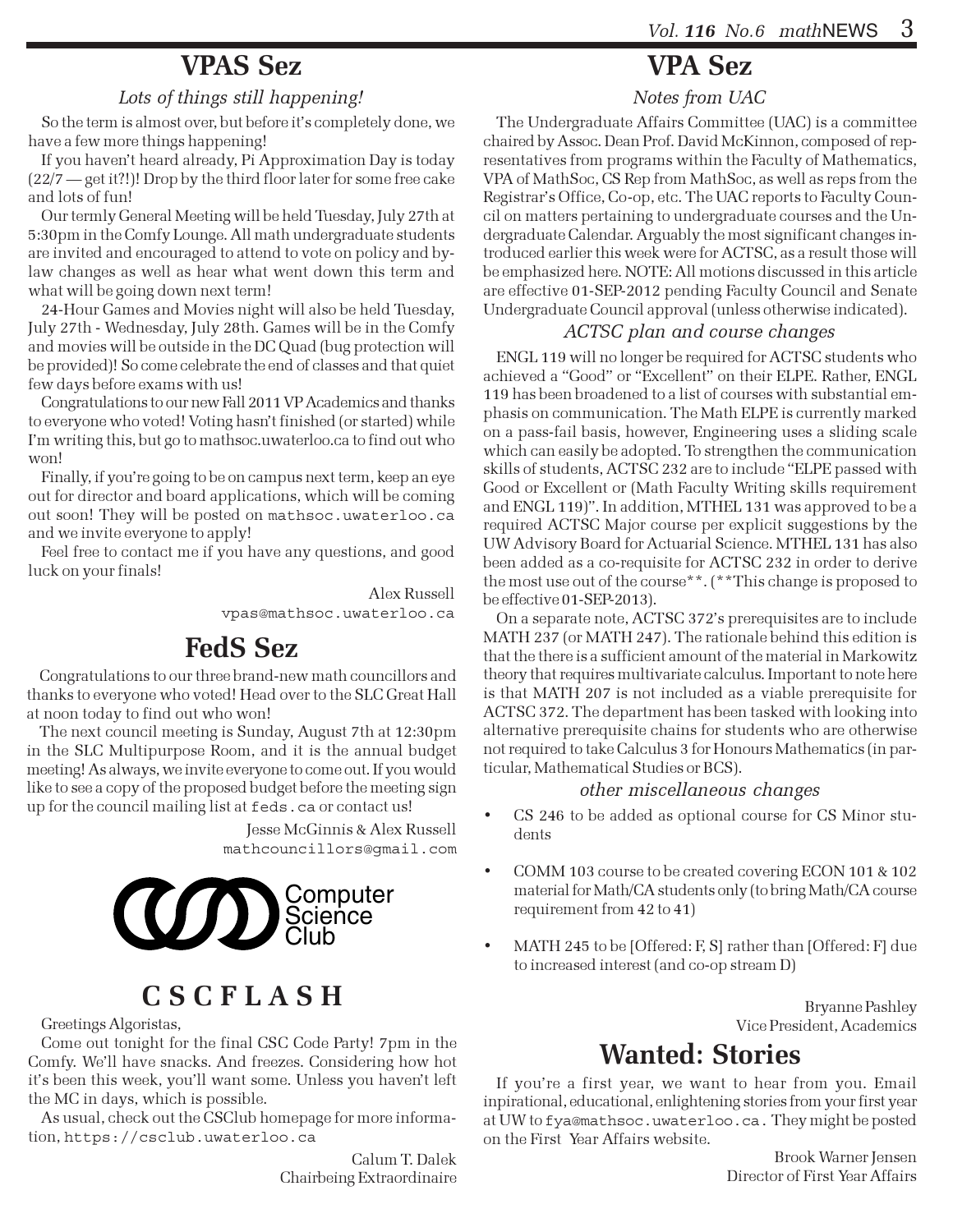# What do you think?

#### Seriously, we want to know

The current Undergraduate Calendar states that Math students enrolled in a regular program are required to complete 7 full-time academic terms, and students in Co-op are required to complete 8 full-time academic terms (9 if you are in Double-Degree). At Monday's UAC, the following question was asked: What is the academic reason to require students to remain at the University of Waterloo for 7 (or 8, or 9) academic terms [if they have successfully completed all degree requirements within a shorter timeframe]? And, to be honest, there was a lot of scratching of heads going on around the table. There is the concern that a student may load courses on without regard for how this will affect their marks and regret it the following term, but this is easy to mitigate. What if there is some prodigy who comes to UW who completes all required course material in 5 or 6 terms? Exceptional students are currently permitted to request to add beyond 6 courses - some have even grown this number to 8 - so this notion of finishing early is not as far-fetched as one may think. Students may also choose to take part-time terms. However, this constraint of 7 (or 8, or 9) full-time terms risks to require a student to stick around for extra terms after having completed all other degree requirements on a part-time basis. What approach should the Faculty of Mathematics take with regards to students who choose to take multiple part-time terms?

We would like to hear your thoughts on how the Faculty should modify this degree requirement, if at all. This will be an agenda item at the Mathematics Society General Meeting July 26, 2011 at 5:30pm in the MC Comfy Lounge. If you can't make it or want to discuss this further, please email vpa@mathsoc.uwaterloo.ca. As well, there is an anonymous suggestion box set up at the following url for your convenience:http://tinyurl.com/UAC-Question.

> Bryanne Pashley Vice President - Academics

# 24 Hour Games Night

#### Starts July 23rd at Noon in the C&D!

It is that time of the year again, where people frantically run about worrying about final projects and exams; in this chaotic midst, one term tradition emerges to help relieve the stress of the term's end - 24 Hour Games Night. Due to some entity robbing the rightful booking of the Comfy Lounge under our noses again, the event will start in the C&D on Saturday, July 23rd at noon. When the Lounge's booking expires at 19:00, we will migrate to the Comfy Lounge so we may take advantage of the comfortable couches found in the lounge until the noon of Sunday, when the event officially comes to a close.

As always, snacks and drinks will be provided, and to combat the scorching heat outside, freezies will also be provided to the attendees. Pizza will be provided for the participants who stay overnight to stave off the hunger from staying awake. Even if other engagements prevent commission to the whole 24 hours, showing up to a portion of the night would be much appreciated. Since we have just completed acquisitions for new games, do come to play the new games which we have acquired for the society at whole. Come, show up, and enjoy the night!

Zethar, on behalf of the Games Directors

# Because I Can

#### Be Tangent, Not Normal

This term has been an adventure. This adventure had little or nothing to do with the material that I have put into this column. When evaluating things that happen in my life, I choose to classify them into "Interesting" and "Uninteresting" categories. The result of this is that I can say that I have had a very interesting term, but I am unable to judge whether it was good or not. So, for my own sanity, I declare this to have been an excellent term. I look forward to writing more random stuff next term. Here is a list of things to do that will make your life more interesting! I do not make any claims as to whether they will improve your life or not.

- Write a serious argument for a completely absurd proposition. The arguments must be sensible and logical, but the premises need not be so, for obvious reason. The premises merely must not be obviously contradictory. Bonus points if you start believing your own argument.
- Set up vaguely amusing situations with your associates. Drop hints about interesting stories that you are not allowed to talk about, then when you are directly confronted about it be very noncommittal about everything. Recruiting other friends to help you can result in this becoming even more interesting. The downside is this can cause drama if people start taking you seriously, or poor communication between those involved in the plot.
- Be excessively spontaneous. If you have nothing to do for a weekend, visit somewhere you have never been before. Of course, this only works if you have extra money to spend on going places. These places should be further afield than, say, Toronto. Seriously, who hasn't been to Toronto on short notice? Bonus points if it is more than 300 km away.
- Show up to interesting classes. These do not have to have anything to do with your program, or even your faculty. Especially relevant is that you must not be actually enrolled in these classes. These should be taken for nothing more than interest's sake. Bonus points if you do all the assignments and exams.
- Disappear for a night. In my opinion, this is best done by forsaking electronics for a night. Of course, keeping a turnedoff cellphone is a safety precaution, and should be taken. What you can do is to spend a night, either on your own or with some friends, wandering around outside with no electronics. This may result in interesting stories. Bonus points if you stay up the whole night doing this.
- Promise to be a wingman for your bro, and ruthlessly steal every target that he's singled out. Bonus points if it's the same gender.

I feel slightly bad for not having more/better for my final column of the term, but I was too busy thinking about hot, steamy sex. That and the M3 showers. You should check them out. They are excellent.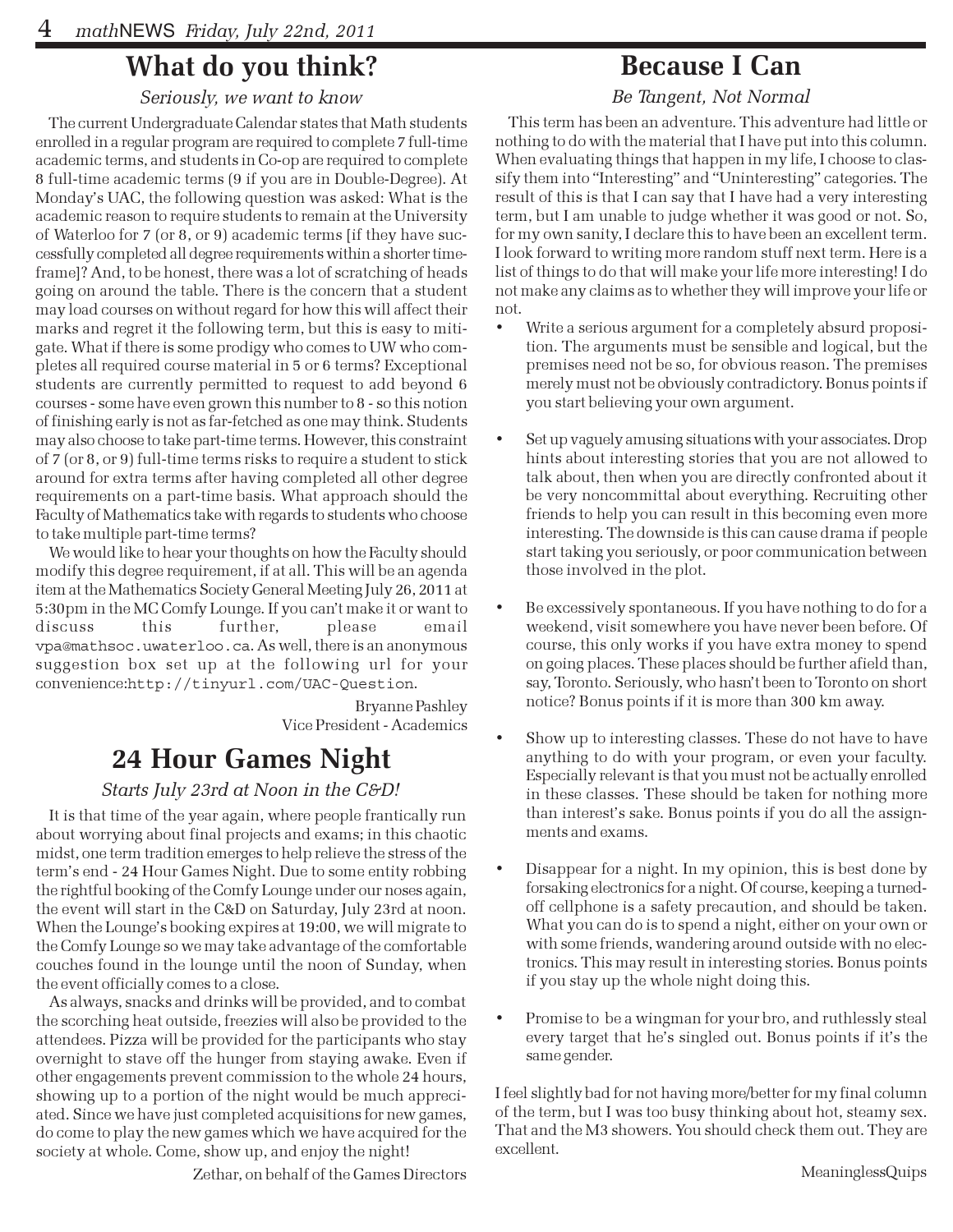## ElseWhen

#### Tales from the Days of Yore

Back in the first few weeks of January, in 1993, the MFCF issued a warning to students regarding use of the internet. Nothing new there. However, we at mathNEWS enjoy a look at the sort of environment students were used to before someone came along and built hulking monstrosities in our frisbee space. We also enjoy the use of the computer labs for such activities as gaming, checking Facebook and Google+, and staying out of the heat.

So how did the students of the early 1990's compare when it came to dire warnings form MFCF? What did they consider to be the pinnacle of computing technology? How did they (ab)use the computer labs of their day? Read on to find out.

# Do You Want to Keep Internet?

#### Keep Reading

Math Undergrads use a computing environment containing a variety of hardware and software and, through this environment, are part of the global Internet community of millions of users, and over 1,000,000 computers. While the Faculty would like to provide continued access to the Internet, this will only be possible with the continued cooperation of students. Students must be professionally responsible in the use of this technology, and should be aware of current pressures on us all for economic restraint, political awareness, and financial accountability.

In broad terms, acceptable use of this equipment includes any activity consistent with the educational goals of the Faculty. In particular, the Faculty has been able to provide students with general access to the Internet, including news, electronic mail, and file transfer. In large measure, students do in fact use this equipment wisely and responsibility, with the result that the Faculty has been able to take a broad view of acceptable use.

I am concerned that the actions of a few individuals may jeopardize the computing environment. Let me illustrate some of my concerns as objectively as I can by submiting the following observations.

#### Don't Mess Around with Security

Some students have exploited security holes in MFCF software to insult others on behalf of innocent third parties and, in some cases, to invade the privacy of others.

Abuses of computing resources are regularly reported by MFCF to the Associate Dean, Undergraduate Studies; in serious cases disciplinary action will be taken in the same way as for academic offenses. In extreme instances, these actions constitute criminal offenses.

#### Don't Display or Print Offensive Pictures

• MFCF provides students with high-quality bit-mapped graphics terminals. Students acquire and display background images on these terminals which others consider offensive. These images are generally visible in public terminals rooms and make for an uncomfortable environment for some other students. Similarly, MFCF provides students with 100 free pages of high-quality laser-printer output per term. Some students print images on these printers which are not related to academic work, and which many would consider offensive

• Recently, the RCMP investigated allegations that pornography was being distributed electronically through news groups at the University of Manitoba.

Without making any comment on the images themselves, it is clear that such activities are unethical, insensitive, and an unacceptable use of resources. It is the responsibility of all of us to see that such behaviour is stopped.

#### Don't Use Resources Frivolously

- MFCF connects the undergrad subnet to the worldwide Internet, and provides students free access to off-campus news, electronic mail, and other informations available via ftp and gopher. Students have created software on MFCF undergraduates equipment which makes games, (and hence MFCF computing resources) accesible from off campus.
- The Internet link between Waterloo and Toronto (and hence the rest of the Internet) is a single 56-Kb/s line, and is arguably the scarcest computing resource on campus. Recently, when monitoring has been performed on the Internet link, Math undergrads have been a prominent and identifiable group of users. This fact is known at the level of the University Computing Committee.

It takes very little reflection to realize that trivial incidents can explode if attention is drawn to them: Math undergrads should be aware that they must bring the same high degree of professional responsibility to their use of computing resources as is expected of all other members of UW. Their actions can affect not only their own reputations, but those of the Faculty, and University. Their actions can also have significant positive or negative effects on the future evolution of the computing environment within the Faculty, and around the University.

## So there you have it

It looks like MFCF announcements haven't really changed all that much over the years. Looking at the article, there are only a few clues that this was written before the incoming frosh were born.

Sitting here in the office listening to streaming music, watching videos on YouTube, and occasionally working, it's hard to imagine all of campus on one 56 Kb/s line. It's also hard to imagine the mathNEWS office without the hot muffin sex background on the computer. And to think they were concerned about offensive pictures back then.

There are other things as well, such as the mentions of gopher, the way they consistently capitalize words, (as an editor, I can assure you this doesn't happen anymore) and their touting offerings of "high-quality bit-mapped graphics terminals" and "news, electronic mail, and file transfer". The estimate of "over 1,000,000 computers" for the size of the internet, while still technically true, is also a bit of a clue.

On the other hand, 100 free printed pages per term does sound nice.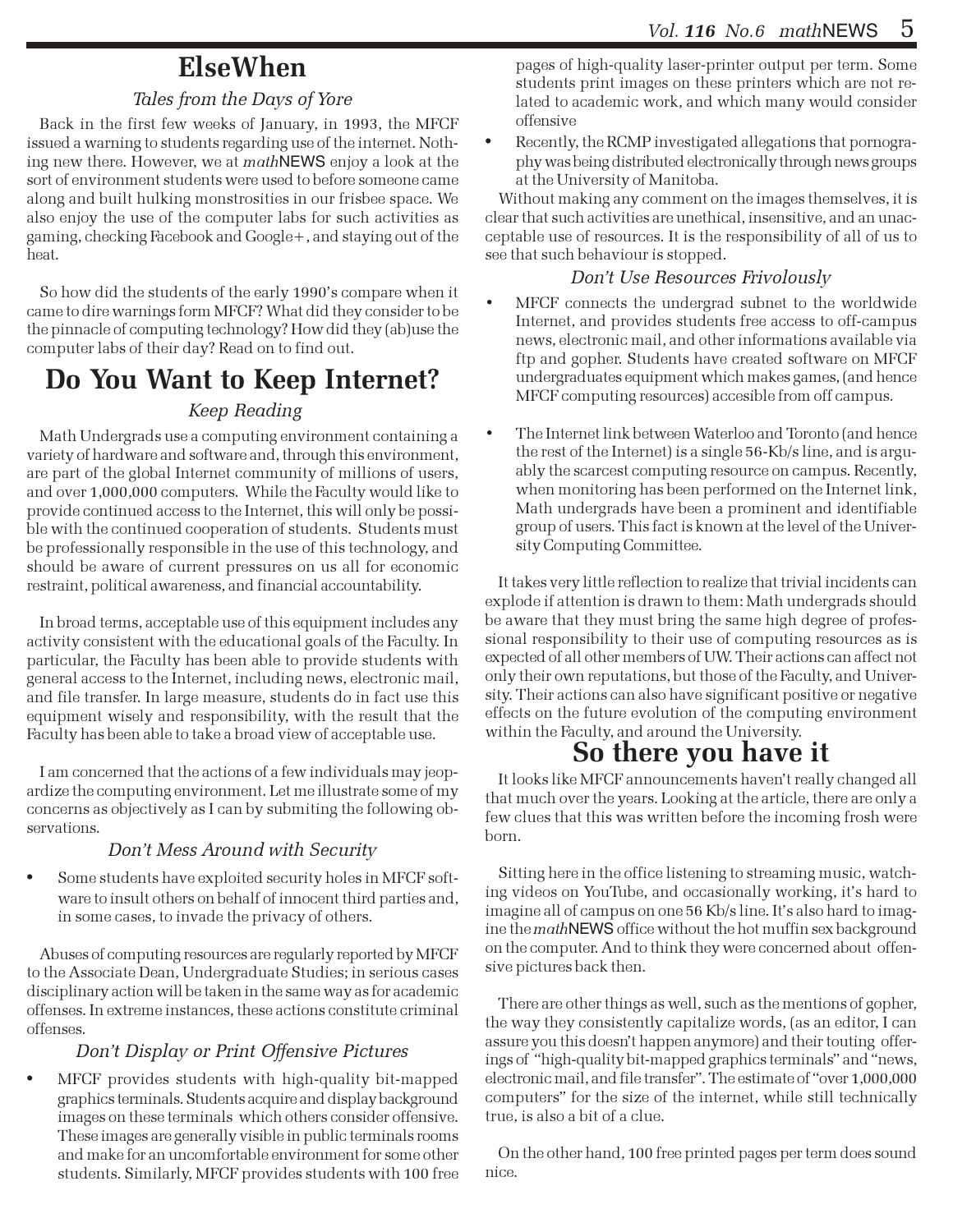# Interesting Math

#### Polynomials and Complexity

Polynomials make up a fundamental building block of mathematics. Their study has produced a rich theory through the years, with much written about when they have integer solutions, when they have solutions by radicals, and entire branches of mathematics built on top of the geometry of their zero sets. One celebrated theorem in this area is David Hilbert's Nullstellensatz (German for zero set theorem). In a weak form, suppose we have a field  $F$  and a set of polynomials  $f_i$  in several edppose we have a next rand a set or porynemials  $j_i$  in several variables over this field. Hilbert then tells us that these polynomials do not have a common zero if and only if there exist polynomials  $g_{\scriptscriptstyle i}$  such that

$$
\sum_{i=1}^{n} g_i f_i = 1
$$

The proof is somewhat involved and not our topic today. If you are interested in it there are many expositions to be found, and it forms a fundamental tool in algebraic geometry. There is a problem with the Nullstellensatz though. It is non-constructive, it does not tell us how to *find* those  $g_{_{\!i}}$  in an algorithmic fashion, and it is non-obvious from the statement or proof that this should be possible to compute at all. Our skepticism about whether or not it is possible to compute the solution comes from the negative answer to Hilbert's tenth problem: there is no algorithm to decide whether or not a polynomial with integer coefficients has an integer solution. This result, the combined work of Davis, Matiyasevich, Putnam, and Robinson, suggests that lurking in polynomials is a mess of computational complexity.

The Nullstellensatz is more tractable than Hilbert's tenth problem, it has been shown that there is a procedure to decide if a set of polynomials has a common zero, however the best known algorithms take exponentially many steps. In computer science, the decidability of a computational problem is usually not very interesting. We also require efficiency, solving a problem in a feasible amount of time. It is generally agreed that algorithms that take an amount of time polynomial in their input size are efficient, ones that we can actually implement on a computer. In the case of our Nullstellensatz program the input size would be the number of terms times how many bits it takes to represent a term (the degree of each variable, and the coefficient). The careful reader (or seasoned computer scientist) will object that we cannot represent all complex numbers in bits. To avoid this difficulty we will restrict our attention to  $Z/2Z$ , the finite field of order two, and its algebraic closure (every time a polynomial does not have a root, add a new number, like  $i$  in the case of the real numbers and  $x^2\!+\!1$ ). So, we ask is there a polynomial time algorithm to decide if a set of polynomials over Z/2Z has a common zero.

The answer is an open question, and you might have heard of it. Such an algorithm exists if and only if  $P=NP$ . For those not in the know,  $P? = NP$  is one of the central questions in complexity theory. Informally it asks if an easily verified problem is also easily to solve. Formally,  $P$  is the set of computational yes/no questions that can be answered in an amount of time polynomial in the input size. NP is the set of computational yes/no questions that we can, when given a solution to the problem, check the solution in time polynomial in the input size. The set NP has been characterized by so-called NP-complete problems; an NP-

complete problem has the property that any other problem in NP can be converted to it in polynomial time. Steve Cook showed that the problem of deciding if a boolean formula is satisfiable is  $NP$ -complete. If we note that in  $\mathbf{Z}/2\mathbf{Z}$  multiplication behaves like 'and' and addition like 'xor', it becomes clear that if we can find common zeroes in sets of  $Z/2Z$  polynomials we can find solutions of boolean formulas, so our Nullstellensatz is at least as hard as an NP-complete problem. Evaluating a polynomial in  $Z/$ 2Z can be done efficiently (the maximum number of multiplications per term times the number of terms is polynomial in the degree and the number of terms). Hence deciding the Nullstellensatz is NP-complete.

The past century of mathematics has been filled with many fascinating existence results; many are proven in a non-constructive fashion. With the rise of computer science, the computability (is there an algorithm to find solutions) and complexity (is such an algorithm efficient) of mathematical structures is now being considered. The Nullstellensatz is one such area, and this discussion was inspired by Steve Smale's article "Mathematical problems for the next century" which presents computational considerations as one of the likely driving themes in the next century of mathematics. Topology is also being enlivened with algorithmic considerations. Poincare's conjecture (recently proven) can be stated informally as "if it looks like a sphere it is a sphere", but the complexity of figuring out whether or not something looks like a 3-sphere is NP-hard (you can reduce other problems in NP to it) but it is not known if it lies in NP or not.

Problem of the Issue: (from Mathematics Made Difficult by Linderholm) A farmer acquires an algebraically closed field by extending his field finitely. What can be said about the original field?

> Edgar A. Bering IV ebering@uwaterloo.ca



#### This Week's Grid Answers: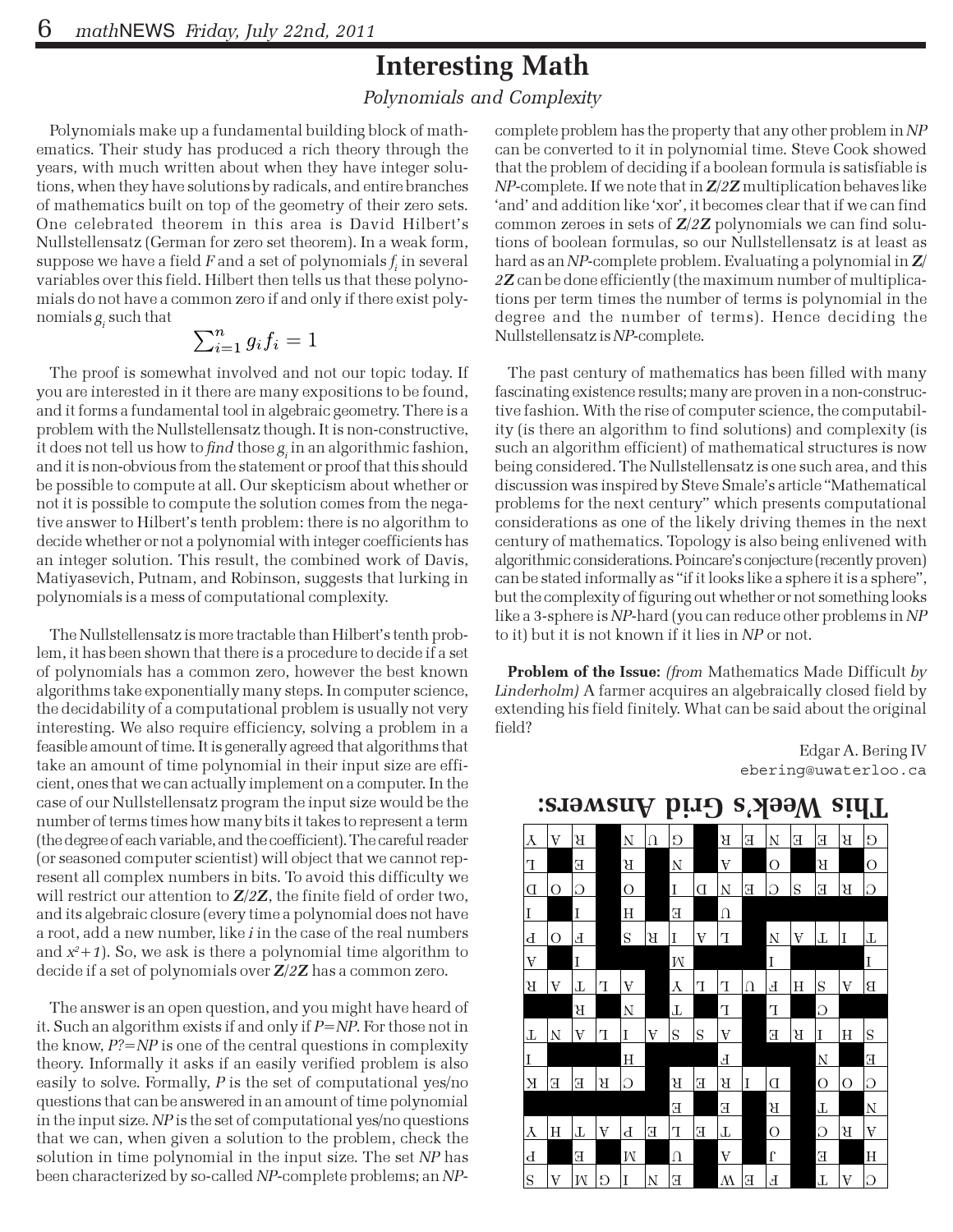# N Reasons to Despise Essays

#### Waldo + Essays = STRESSFUL TIMES AHEAD

- They can be VERY intimidating and frustrating (especially if they're for an upper-year-level course)
- They can take FOREVER to write (especially when you suffer from writer's block and you're limited to a public computer due to your laptop's power cord not working properly)
- THEY INVOLVE NO MATH WHATSOEVER (you may find yourself relieved when you need to take a break to do a math assignment)
- They often involve the need for filler to fit the given page limit (mathNEWS editors can certainly agree with me on this one)
- They can accumulate up to 60% of your grade
- The topics seem repetitive (even though you already wrote one essay on a particular topic, you often find yourself writing about ALMOST THE EXACT SAME TOPIC when you have to write another one)
- Even if you finish one, there always seem to be more that you need to complete

waldo@<3.LE-GASP.ca

# **Obsession**

#### A Quick Checklist to Know When You're Going Too Far

Perhaps you may have noticed restricted, repetitive patterns of behavior, interests, or activities in yourself or one of your acquaintences. Are you going too far?

- Holding a detailed-colour model of the object of your obsession in your hands and stroking it softly
- Rigid adherence to routines to maximize the amount of time you get to spend with your obsessions
- Thinking about your obsessions all day and all night
- Asking everyone you know about your obsessions and nothing else
- Turning every conversation into a conversation about your obsession
- Asking for an obsession-themed birthday cake
- Dressing up as your obsession for Hallowe'en
- Writing about your obsession for mathNEWS
- Creating a fan club for people who share your obsession
- Staring at your obsession all day
- Spending more time with your obsession than with your family

!able

# You know what?

#### I quit!

You heard me. I'm done. I've been in 2A since I became an Editor. I want to grduate eventually. So I shall retire. Those other editors can do all the work. It was fun folks.

RetirED (formerly CorruptED)

# Chinese Food

#### Regaling you with stories from beyond the beyond

After this term, I have discovered that most practical problems in computer science can be solved with one of three things: an added layer of indirection, model-view-controller, or swarms of stuff. I would like to explore the latter.

Whether it be ants, birds, or bees, swarms of things have had their place in bravely attempting to solve NP-hard and NP-complete problems by converging upon and attacking the programmer until they finally make up funny looking graphs to explain exactly why the ants, bees, and birds are no longer their friends.

Speaking of friends, I need some. My old ones broke. I will be accepting applications Monday afternoon.

Speaking of birds and bees, when a man loves a woman…

But on a serious note, why isn't swarm intelligence more actively explored earlier in computer science, or just concurrent control flow in general? Who ever said that first-years should not be exposed to the complexities of exception throwing across distinct threads, or the beautiful mystery that is multi-level exit?

Impulse Vector

## The M3 Showers

#### Pay Attention, CS Students

As part of the new math building, there are showers in the bathrooms on the fourth floor. I do not know why these are only on the fourth floor, but they are. Upon entering the shower, the first thing that I noticed was that they were very large. There is enough room for a veritable orgy in the shower without being visible from outside. Being heard is an entirely different matter, however. There is more than enough room for everyone to take off all their clothes and leave them in such a way that they will not get wet.

In addition to being spacious, the showers are also well equipped. The shower heads are detachable and adjustable, the water temperature is easy to control, and there is a seat. A downside is that, at the time of my shower, the water pressure was not very good. The massage setting on the shower head did not have enough pressure to feel nice. I was also disappointed by the flow rate on the other settings. On the other hand, I suspect that the water was softened, as it did not rinse off soap very well. If you plan to use these showers for cleaning yourself off, instead of their myriad other uses, it is recommended that you bring your own soap. The only soap in the showers is bathroom hand soap, which is ineffective for washing yourself off.

One of the main issues with the showers is the lack of available towels. These can be taken out of PAC, but this necessitates traveling outside and exposing oneself to the daystar. So, one must bring enough towels for everyone taking the shower. This is rather inconvenient, and your trusty reviewer neglected to do so. Thankfully, the pathway between M3 and MC is generally warm, so wearing a minimal of clothing and spending time in this tunnel can dry you off quite nicely. It helps to have no shame.

In conclusion, ZOMG M3 SHOWERS ARE SO GREAT!!!11. Just make sure to bring your own soap and towel. Alternatively, be shameless. Shamelessness often helps.

MeaninglessQuips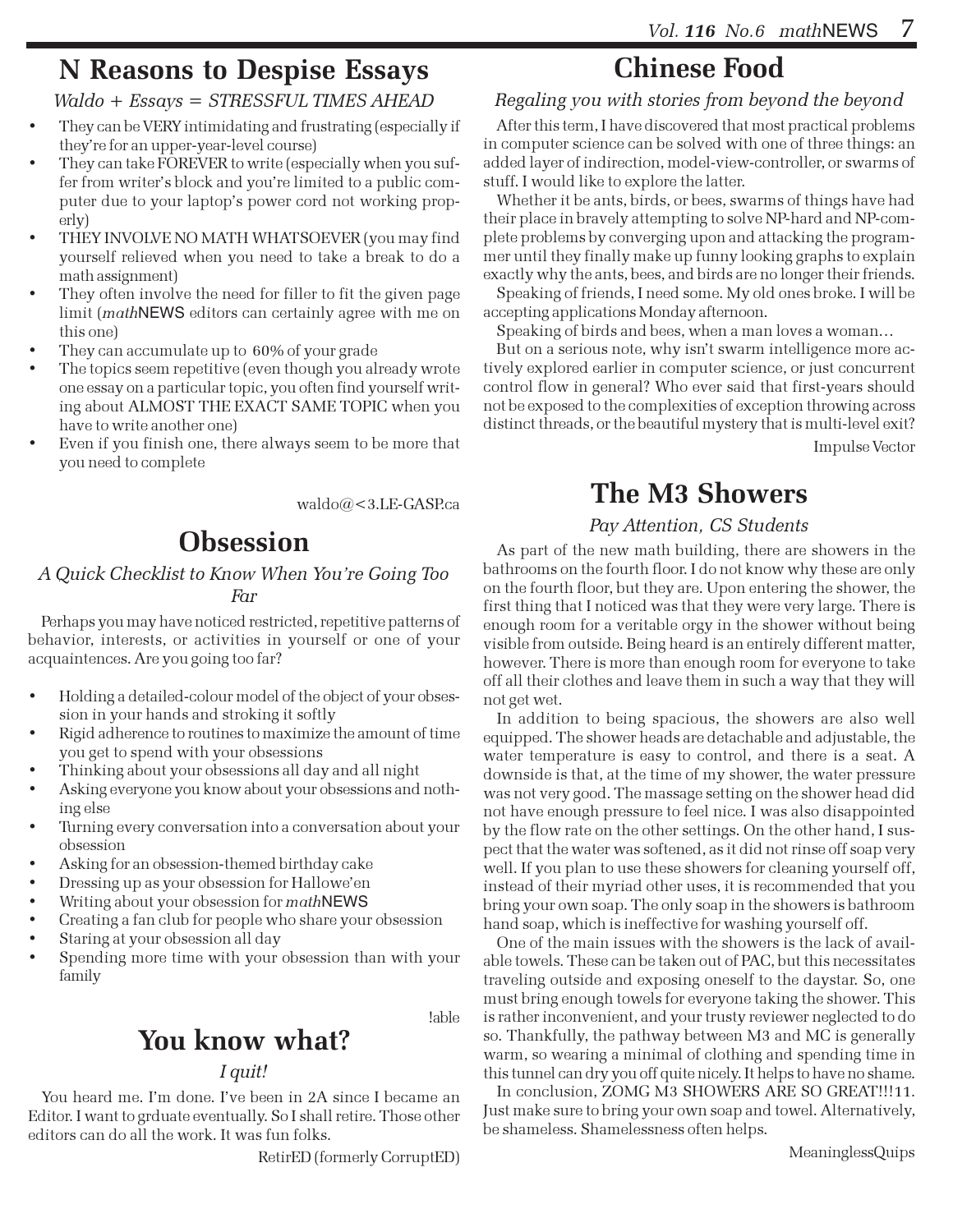## Orange News

#### Be Orange, Bitches

Hello, and welcome to our final edition of Orange News for the Spring 2011 term. In a monumental event, the Orange News Editorial Team has decided to make the unprecedented move of introducing, for the first time ever, two top stories.

Our top story tonight: it's pretty damn hot. That's right, Statistics Canada, the Weather Network, Waterloo's Weather Station experts, and Weird Al have all reached the same conclusion that it's pretty damn hot. Temperatures are very high, the humidity index as well, there's very little wind-factor, and overall it's been freakin' scorching for the past few days.

Other things that are hot include soup, the sun, the Human Torch, a desert (but not a dessert), a stove, and me, your faithful reporter Orange Crush, who has been voted "hottest mathNEWS reporter" in a survey that nobody but me knew about.

Waterloo students are doing their utmost to combat the fact that it's pretty damn hot, each according to their faculty. Environmental Studies students have written a letter to the sun asking it to turn it down a bit, but reports indicate that the letter was probably incinerated before the sun could read it, sadly. Science students have tried using dry ice to cool off, but all it did was create awesome fog, and then it was gone. AHS students learned that the best way to keep their body cool is to reduce their level of activity, and thus they all became couch potatoes. Art students all went to the beach and were arrested for unruly behaviour. The engineers tried to engineer a device to cool themselves off, but GM sued them for ripping off their design for an airconditioner, so the engineers resorted to drinking more beer instead. Even Laurier students responded to the heat by wearing even shorter pants, just when you thought it was impossible.

Math students, however, are simply too busy with assignments, projects, quizzes, presentations, and other actual work to do anything about the heat. MC2066 has never smelled worse. Honestly.

So there you have it, it's pretty damn hot. And that's it for our top story tonight.

Our other top story tonight is that, according to rumours, nobody likes me, Orange Crush. This comes as a surprise considering the fact that last term O.C. has been voted as "most beloved person on campus" in a survey nobody knew about. On the other hand, innocent UW students have consistently been trying to avoid talking to me this term. Also, nobody ever emailed me this term even though I posted my email on like every article. Thanks a lot people. The conflicting evidence needed to be sorted out in order to reduce dissonance and bring to readers a conclusive answer once and for all.

Under personal risk, the Orange News Editorial Team went out to investigate what the real students of the UW Math faculty think about Orange Crush.

Nick said, "Yeah, that Orange Crush". He didn't elaborate further.

Marc said, "Orange Crush? Best articles in mathNEWS. But I'm not sure that's really saying much". The mHS (mathNEWS Hit-Squad) has been dispatched to deal with Marc.

Aaron said, "Who is this Orange Crush? I drink Cream Soda". Tai said, "Yeah, I hear he writes for mathNEWS and nobody likes him".

Anne said "Orange Crush is dumb, and not funny at all. Wait, aren't you Orange Crush?"

Lan said "I can't actually say I hate him, that's so mean, I can't do that".

A pure math prof said "I don't really read Orange Crush's articles, they're too long".

A stats prof said "Please hand in the assignment at the end of class".

A mathNEWS editor said "Orange Crush is a menace! Get me some pictures!"

Orange Crush said "Orange Crush is the worst person alive. Really, just a despicable, awful person. We should kill him."

So there you have it, actual quotes describing what people really think about Orange Crush. I honestly have no idea what sort of conclusions can be drawn from these. So in conclusion, you know, something and stuff. If you want your opinion about Orange Crush to be heard, make sure to contact the Orange News Editorial Team at orange.crush.uw@gmail.com. If you don't want your opinion about Orange Crush to be heard, then shut the hell up. It's pretty damn hot outside, and I don't need your crap right now.

Orange Crush is signing off for the term, but you can look for him to continue his fan-favourite columns next term, exclusively on mathNEWS. Until then, good luck on exams, enjoy your summer, don't forget to give me that \$20 you owe me next time you see me, good night, and good freakin' news.

Orange Crush

## 5 Things to Look For in an Effective Wingman

Greetings fellow mathies. I was requested to write this on behalf of one of the mathNEWS editors. It may or may not relate to the failed performance of a certain fellow writer over the past weekend. The use of the word "wingman" is not meant to be gender exclusive; the word "wingperson" just sounds weird.

- 1. Someone who is, or can make themselves appear to be, less attractive then you. You don't want the person you're trying to pick up being more interested in them, that's just awkward.
- 2. Someone who's either already taken, not interested in anything, not interested in the same kind of people as you, or someone so committed to the cause of getting you a partner/ a connection/laid that they won't risk picking up the person you're trying to connect with.
- 3. Social competence! An awkward wingman just makes you look even more awkward.
- 4. Someone who will get less drunk then you. How else can you make sure they have your best interests in heart?
- 5. An exception to rule 2: The perfect wingman is someone you're already having sex with. That way, even if you fail, you don't have to go home alone.

(define this (not cool))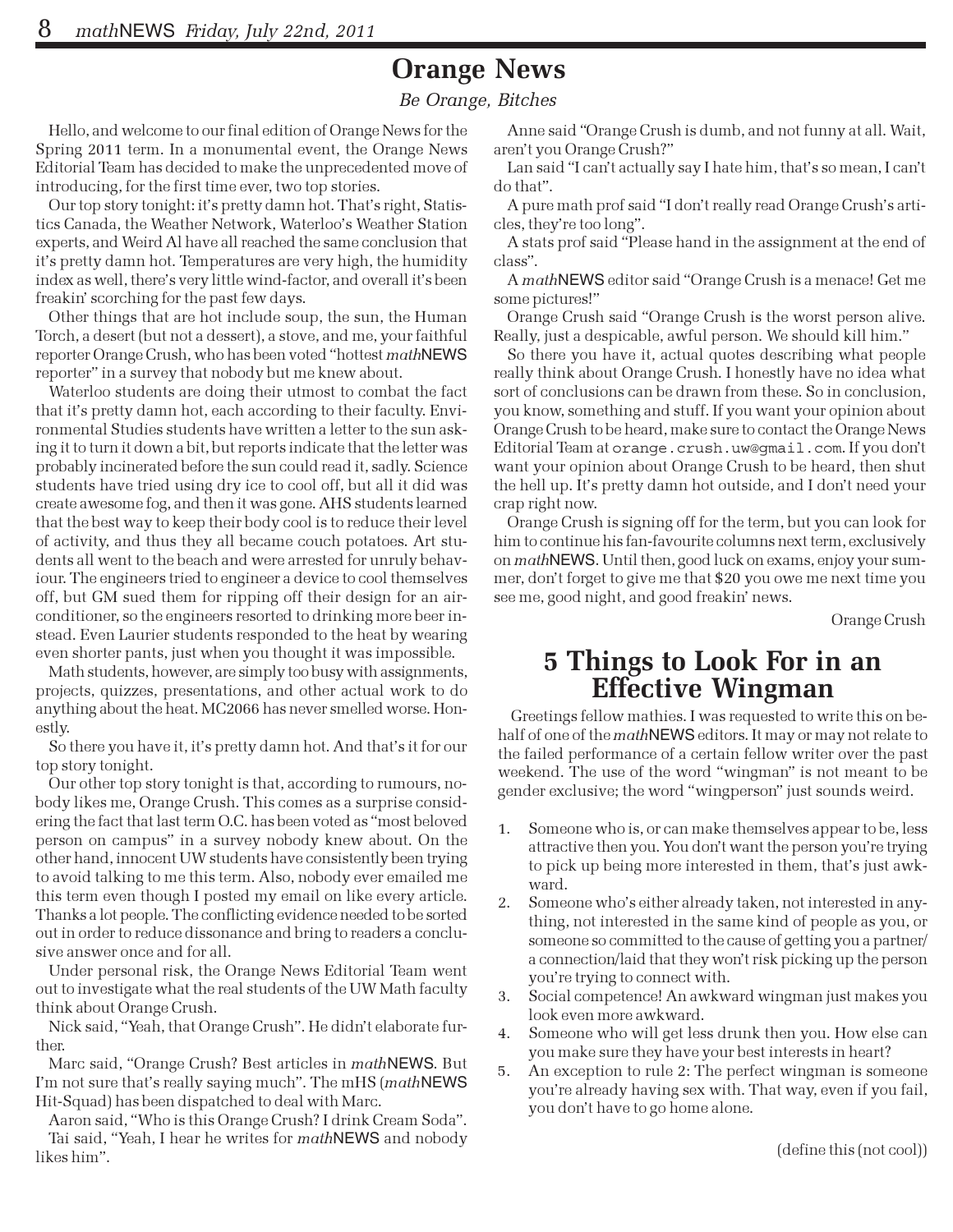# **Braiiins**

#### Full of carbs

So I stop by in Waterloo to do Orienation Leader Training, but when I get here on (last) monday, I'm informed that there is a game about to go down (it had actually just started but whatever) called Humans vs Zombies.

Rules can be found online at hvzsource.com, but basically humans wear a bandana or similar cloth around their upper arm and zombies wear the same, but around their head. Humans must outrun and outlast the zombies (or stun them with socks or nerf guns), while zombies must tag human players to feed themselves (zombies who don't feed die after two days). If all humans are zombified then the zombies win, but if all zombies starve then the humans win. Also, buildings and events are noplay zones for safety reasons.

Being an average zombie lover I threw myself at the opportunity to play. Thus started my three days bottled in the MathSoc office with fellow players, going out only for food, and meeting friends, or doing my OLT. Oh and I went along on a zombie hunt when there were still only two zombies. We got the target, but he gave us some scary info: that there were three other zombies that were recently caught. Cue another day of hiding in fear.

But as I exited my final OLT session on Thursday afternoon, a leader from the session taps my on the shoulder and says "Hey". I turn to him and say "Huh?". He responds with"You're now a zombie". I was shocked, but as the original zombie he didn't have to wear any bandana, so a zombie I became.

And so the fun began!

What was a game of hiding and going out in numbers to confront individual zombies who were uninformed of human hideouts became a game of stalking friends between classes and scaring them silly. On the way out of MC I passed a human player from MathSoc, but the original zombie got him, and so marked the death of MathSoc. Another MathSoc human spotted this, reported it and proceeded to flee to his home off-campus for the day.

About an hour and a half later, I got a message from one of the MathSoc humans inviting me to go on a zombie hunt. I knew they were trying to hunt me, or atleast see if I was a zombie. So I went to their rendevous, but from a rear entrance and with wary eyes. I was very lucky, for I caught one right inside the entrance who was taking a drink of water. His partner was hiding at the top of a stairwell, overlooking the lobby of the building, I tried but failed to get him since socks in close quarters are hard to dodge.

The night was then filled with tracking down that one human that got away. And after he received reinforcements and locked himself in a fellow human's V1 room, we were off to hunt others.

The next day was spent stalking major traffic areas on campus, as well as trying to keep track of humans who went through buildings, not to mention the mission which got about a dozen humans out of hiding to escort the game admin across campus to his res with zombies (in theory) shadowing and waylaying the group. Being a Zombie is massively fun, compared to being a human who must hide or travel in large groups for safety, zombies get to prowlwithout fear and can work well in small groups of two or three to take down even the most prepared of humans.

There were small problems with the game, some rules weren't followed, non-players got involved (a big no-no), but all in all my time, although cut short, gave me two kills in my three days of being a zombie (had to go back home). I would suggest anyone who is looking for a game like this to partake, the game is currently closed to new players (if it isn't over by the time you read this), but another game is in the works for september, which should have a much larger amount of players than the little 37 player game that was this one (from what I am hearing, it could include two hundred players!?).

Check out uw.hvzsource.com for the status of the current game, rules, and (hopefully?) info on september's game.

Soviet Canadian

## What I Did Instead of Hobknobbing With Politicians

So on Tuesday (today for me), a bunch of politicans came to campus. mathNEWS was invited to attend. We didn't however, despite ConED's wishing to stalk the young Trudeau. I had other things to do, like sleeping in, talking to a self-proclaimed Polack, and getting cut by broken glass, getting a haircut, buying the autobiography of Mark Twain and the score for Avenue Q. Much better than listening to jerks spout on about policy.

GroovyED

# prof**QUOTES**

For those wo aren't here, you can pick these up in my office hour Broadbent, MATH 239

So, in this case, should we use range trees or kd-trees? We should use kraft dinner trees.

Storjohann, CS 240

Hobo? Are we allowed to say that? Is it politically correct? Let's say Frank is an arts graduate.

Forrest, PHYS 263

I did my PhD in this stuff. Then I discovered it had no applications so I switched into computer science.

Ben-David, CS 245

Next Friday-That'd make a good song!

Wang, MATH 213

Sometimes it takes guts. You gotta stick your neck out. Your neck may get chopped off. You may look silly. But you were right. Good for you. Even if you ruined the last lecture.

Wang, MATH 213

We could call it pink dalmation, but conditionally convergent makes more sense.

Subich, MATH 138

We're going to go back to grade 2 and guess and check.

Subich, MATH 138

This is greek letter "add this stuff up".

Subich, MATH 138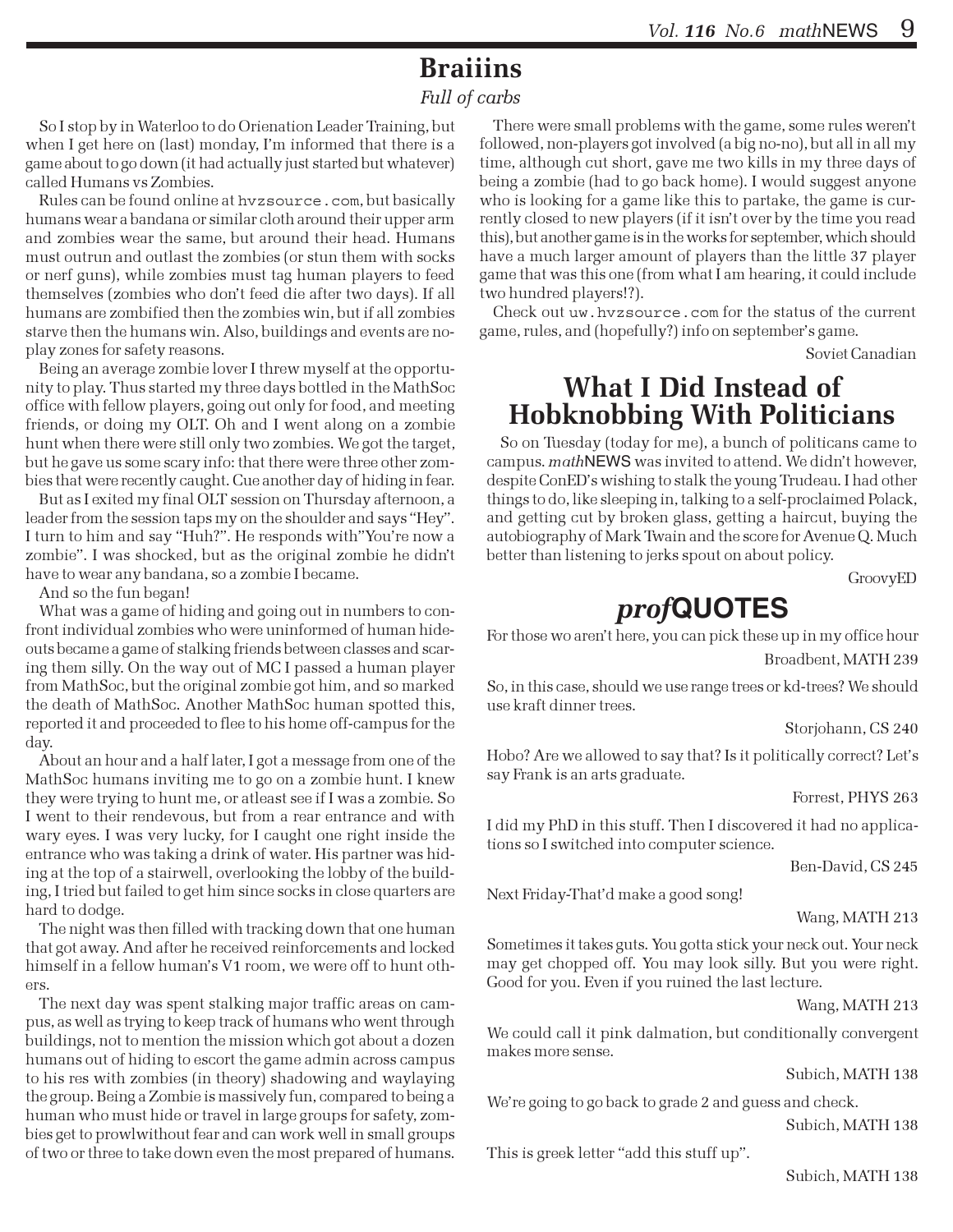## In Other News

Beating Imprint in their own game since May

In UW mathNEWS, the term is ending. Everybody's really very happy. Students, TAs and profs alike are excited about the fact that lectures are pretty much over, and they have a little free time until exams. Since it's the spring term there are lots of end-ofterm parties going on and stuff. I have not been invited to any.

In serious UW news, on Thursday of last week two people were arrested after an argument at the SLC escalated to the point where one of them drew out a BB air pistol. Seriously. The police intervened before anyone was injured. Anyone want to bet that these guys were engineers?

In regional news, last Sunday was car-free Sunday at KW, held at the same time as the Uptown Waterloo Jazz Festival and Ribfest. It's not clear whether the idea was to reinforce the message of don't drink/eat ribs/listen to jazz and drive. Either way, with the situation of construction in the area, a pedestrian-only King Street seems like total overkill.

In national news, ridiculously high temperatures have caused Northern Ontario forests to fall victim to over 85 fires last weekend. Many people were forced to evacuate their homes. Al Gore and experts from the UW Environmental Studies faculty commented "Didn't we warn you? Global warming's a bitch."

In international news, earlier this month, following some sort of phone hacking scandal that's still ongoing (like the head of Scotland Yard resigned and somebody's body was found and that sort of mess), the British tabloid News of the World has ceased publication. The tabloid was well-known for publishing such sensational news as pieces about Prince Harry getting drunk. The collapse of the famous tabloid leads many to lament that print is dead. But hey, In Other News is still going strong, so you know, whatever.

In entertainment news, Harry Potter and the Deathly Hollows breaks all sorts of records at the box office. It also happens to be an awesome movie. Muggles the world over are mourning the end of the series, and are checking their mailboxes even more frequently for that admission letter from Hogwarts. I know I am, anyway.

In sports news, Japan wins the Women's Football (aka soccer) World Cup after beating the United States 3-1 in penalty shots following a 2-2 tie. There, I reported on a women's sports title without any insinuations. Now will you women stop calling me a chauvinistic pig because of last column's tennis porn joke?

In technology news, Google+ has launched. Now, I know this happened a while ago so technically it's not news, but I only found about it recently- ironically enough, because I don't have Facebook, so I never got an invite (also I have no friends, so I got no invite). Which kind of calls to question the whole concept of launching a Facebook competitor that relies on FB to actually launch. Maybe Google should've asked RIM for advice on launching new products. Ha ha ha.

In other news, I somehow managed to catch a cold. After it's been 30 degrees out for the past week. I feel like total crap. Also, I'm sick. The Orange News Editorial Team would like to advise readers to drink their orange juice, take their vitamins, and not get sick during the last week of the term when all your assignments and projects are due.

And that's all for the final Other News of the term. We'll be back next term with other news. Until then, feel free to read Imprint or News of the World or something. Just not the Star. Anyway, the Orange News Team wishes everyone good luck on exams, have a safe summer vacation, good night, and good news.

Orange Crush

## Hot Steamy Sex

#### Ideas from Club Ren

In search of an interesting life, I decided to go to Ren with one of my friends this weekend (the writer of Rainbow Mathies, in fact). During this adventure, at some point there was a comment regarding hot, steamy sex. However, given that it is currently summer, steamy sex is considerably more difficult than at other points in the year. The temperature and humidity rules out the possibility that the steam could simply be generated by evaporating sweat. So, with this in mind, I searched for alternative ways of generating steam. 'Cause, you know, there is nothing better than hot, steamy sex.

The first idea that I hit upon was shower sex. Provided the water is hot enough, this generates nice clouds of steam. Advantages to this method include that it is water steam, and adds some extra heat. Disadvantages are that to get good steam, the water must be too hot to be comfortable, and having sex in the shower greatly restricts mobility. Finally, shower sex is not particularly sanitary.

The second idea was to render the atmosphere cold/dry enough to allow bodies to generate their own steam. This requires dehydrating and cooling down the atmosphere, which suggests the use of a walk-in fridge or freezer. The only advantage to this is

there will be nice clouds of steam when bodies get hot. The disadvantages are that it is cold. Excessively cold. Cold enough to be uncomfortable. You do not want to have sex in a walk-in fridge.

If adding extra heat or reducing the heat of the environment does not work, it falls to artificially creating the "steam." The easiest way to do this is using blocks of dry ice. This gives a nice steamy atmosphere. Unfortunately, it cools down the surrounding area to the point that it begins to be uncomfortable. Then, there is the slight problem of the fact that dry ice is carbon dioxide. The net effect of this is that carbon dioxide inhalation will cause all parties to fall asleep. And potentially die of asphyxiation. Dry ice is a bad idea.

The final option is artificially creating steam in such a way to avoid reducing temperature and asphyxiation. The optimal solution to this is using theatrical smoke generators. These safely generate a reasonable approximation of steam while being nontoxic. The only disadvantage to this is that this setup is expensive and a bit noisy. This is the best option. If you must have steamy sex in the summer, this is the way to do it while maintaining the most comfort.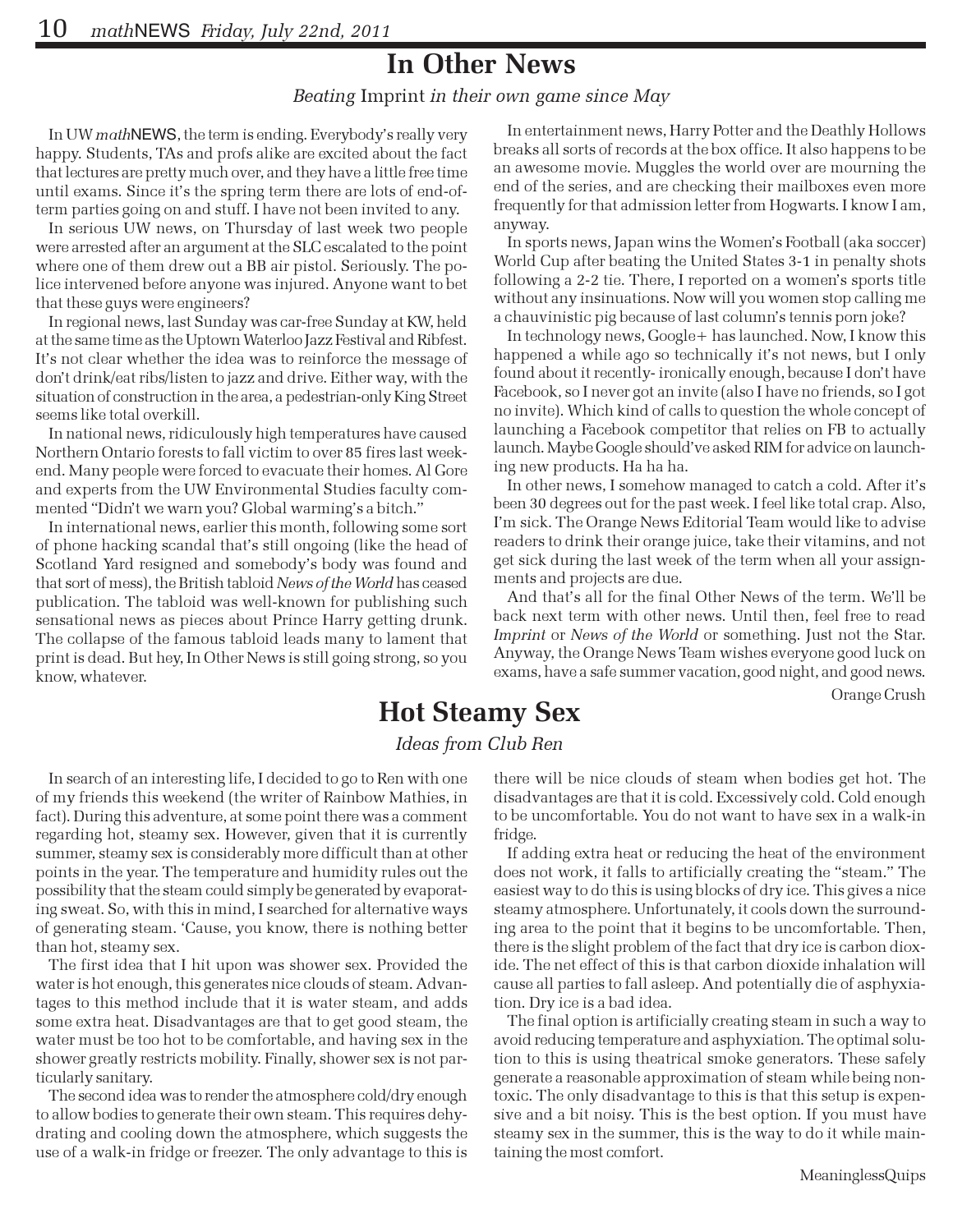# What is normal?

#### Baby don't hurt me, no more

A friend wanted me to define "normal" by Math standards. I thought it was definitely an interesting topic to research into, so I dug up some "basic" information about the ordinary everyday Math student. Given that the general majority of them are male and in Computer Science (and given that I am of that demographic), I am going to first point out some basic observations about "Math".

- 1. We all love or know something about Pokemon.
- 2. We all love or have something to do with gaming.
- 3. We consider ourselves nerdy and proud.
- 4. Most times we can be found huddled up at some table, furiously scribbling proofs or formulae, in an attempt to make a small grain of sense in a world full of chaos (AKA Statistics).

And so, I give you the "normal" measure of a Mathie! (Please don't judge yourself to this - it was a general outline given the fact that my friend is female and basically has been hit on by every creeper in Math)

Normal by Math standards:

- 1. Been rejected by a member of the opposite sex at least once since you got to Waterloo.
- 2. Unable to hold a decent conversation for longer than thirty seconds without a mention of booze, partying, gaming, or other Internet meme.
- 3. Able to burst into song at any point in time about anything remotely related to the topic.
- 4. Instantly locks up and become immobile and unresponsive upon a beautiful person of the opposite gender walking into the room.
- 5. Can't look at an unsolved Math equation for longer than five minutes without somehow working out details of it.

Feel free to add to my "basic outline" of normality, but these are based on a lot of previous observations people have made to me (that I forgot to include because of laziness).

> Rationally yours, Pichaku

### Top 10 Things Engineers Should Never Do

Engineers helped me write this

- 1. Have children.
- 2. Write for mathNEWS.
- 3. Get a social life.
- 4. Take a Pure Math course.
- 5. Go to spaaaaaace!
- 6. Attempt to woo a girl in Math.
- 7. Run around with waterguns.
- 8. Troll people.
- 9. Fail Physics.
- 10. Be sober.

#### BlueberryMuffin

# A Review of the Apple UI

#### And bras

I'm not a Mac user. I don't really care for shiny reflective buttons on a UI, so long as I have a convenient and intuitive way of doing the actions I want to perform. However, sitting here in the Mac lab, I notice some features that I'm not really fond of.

First of all, the placement of the buttons. No, not the window management ones. I don't like those either, but that's because I'm not used to them, not because I consider them bad design. I'm talking about the ones on the back of the screen. If I want to hit the power button, or plug in a set of headphones, or a USB cable, I have to stand up and lean awkwardly over to see what I'm doing. It's been pointed out to me that the same problem applies to removing bras. However, bras one can undo by feel. Unfortunately, the designer of the Mac I'm currently using has neglected to take into account that I can't read the icons with my fingers.

The next issue I've got is that when I click the close button on an application, I want it to go away. "But ConcealED" the Mac users cry "You'll have to wait while it loads the next time!". Oh no, all of a few seconds of my time. I like applications to leave entirely when I'm not using them. That means not hidden, not in RAM, and not swapped out to disk. I enjoy having control over my programs. That means deciding when they should go away. Making this hard for me isn't a good way to handle the fact that "I won't do this very often". It's like welding bras shut just because I'm in software engineering and won't be taking them off very often.

A further issue I have found with the Mac I'm using is the lack of user notification. For example, if I've decided to close Firefox, and then log out, it blocks the logout because Firefox has asked me whether I want to close my tabs. The problem, however, is that instead of telling me what the problem is once it detects it, it wait up to a minute before doing so. In that time, it won't let me use the rest of the UI. It's like having a bra clip that appears to have caught, then detaches itself later, causing annoyance and possible public awkwardness.

ConcealED

# dissed**CONNECTIONS**

Wanted: The last 3 months of my life back. May be vacationing in Bermuda along with my innocence, sanity, hopes, and dreams. If found please return to !ED.

Sublet wanted: A pretty location, just off of the coast of Greece. Beautiful views, able to see seaweed for miles. Underwater. 2 minute ascent to bus stop. Bus does not go to UW.

Found: Fleshy mass on the floor near the MC. Appears to be a broken heart. Will mend for a hug. To claim call 226-218-3107.

Wanted: Assisstant to help in a professional work environment. Duties include cleaning the lab, fetching necessary supplies, defiling graves when parts are running low, and sewing body parts together. Ask for Dr. Fronkensteen at the reception.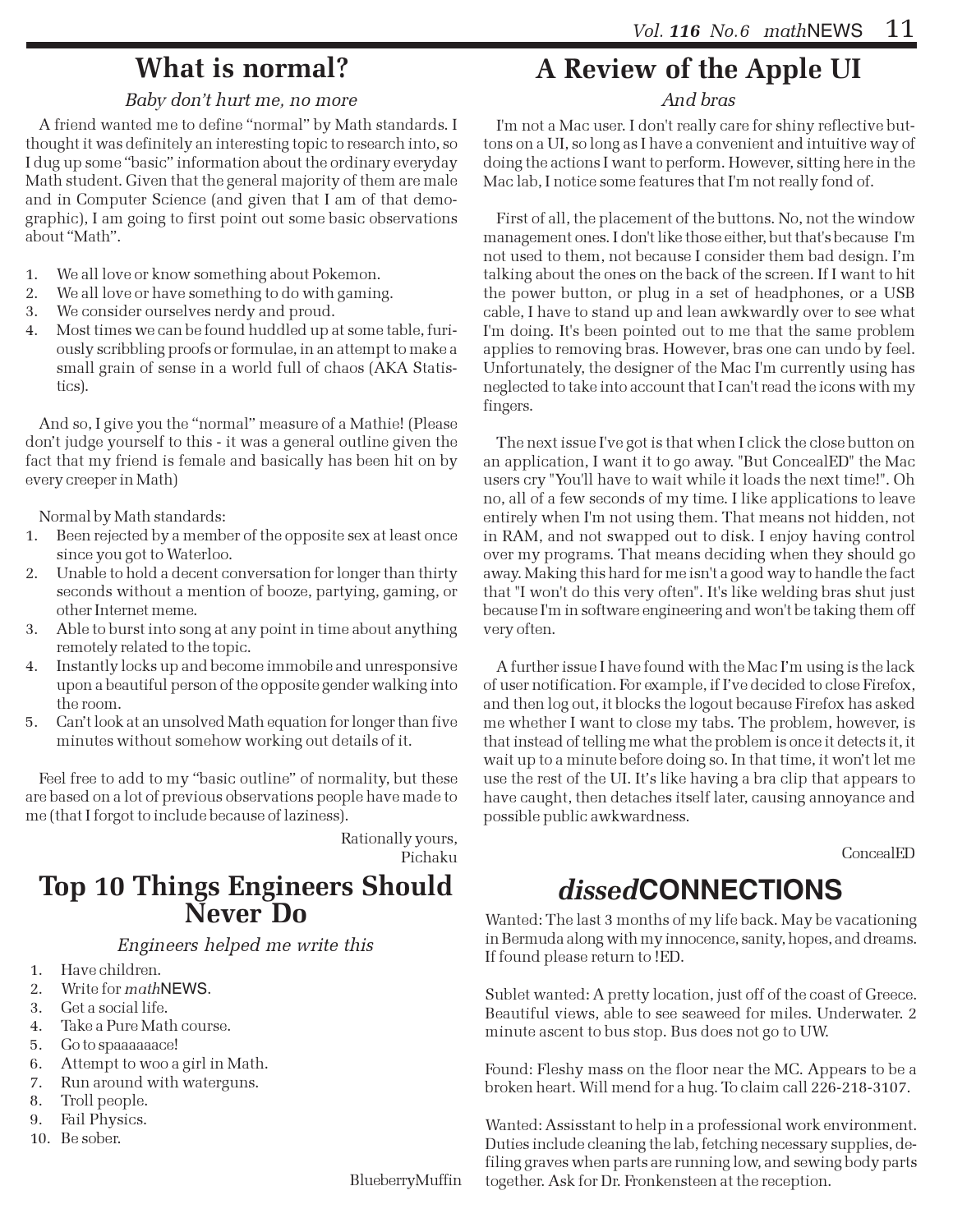# **HorrorScopes**

#### Your biweekly pseudo-astrological column

ActSci: You start moving things to M3 and notice that some of the lights in the ceiling are already flickering. You calculate how long it will be before the entire building collapses under its own weight and takes out the students inside. You start selling insurance to the grads moving in.

Your unlucky number is: 52 buildings on campus.

AHS: Final exams are coming up and you realize that it's finally time to hit the books. Your punching bag was wearing out anyway.

Your unlucky number is: 60 punches/page.

**AMATH:** You finally finish your last Quantum assignment. Sleep can finally re-enter your life! You lose track of time however, and sleep through the exam.

Your unlucky number is: 80 hours of sleep.

ARCH: After seeing how M3 turned out, you decide to start planning the next building for campus. It will tower over everything else on campus, with an all-seeing eye on top to watch students entering and leaving classes. Unfortunately, you forget to add in defences, and the tower is soon toppled by living trees.

Your unlucky number is: 676 page epic.

ARTS: The term is effectively over, and you still haven't found a job. You resign yourself to working at Tim Hortons, again. Your unlucky number is: \$1.81 for a small coffee and donut.

C&O:As much as you try to avoid it, you still have to walk outdoors in the harsh sun. You try to mitigate the problem by plotting a path that will maximize the shade you walk in and minimize the amount of sunlight. You arrive in class unburnt, although tardy.

Your unlucky number is: 20 minutes of class left.

CS:The summer term is done, and you are still unsuccessful at finding your significant other. Reading the Imprint comics, you see that there is a girl in Architecture. You bus over to Cambridge to woo your new potential sweetheart.

Your unlucky number is: Rejection count finally over 9000.

Double Degree: You decide to make it clear that although you attend classes at Laurier, you're not actually a Laurier student. UW students remain unconvinced, but the Laurier students are. Hate now piles on from both sides.

Your unlucky number is: 45 000 slushies to the face.

ENG: You finally found a place to live next term for your co-op term. Unfortunately, you couldn't actually check out the place since the job placement was in Halifax.

Your unlucky number is: 4 cockroaches in the mattress.

ENV: Seeing the giant tower erected by the Architecture students, you see that it is a source of evil and vow to take it down. In an unprecedented move, you reanimate the trees and lead an attack on the invading Engineers.

Your unlucky number is: Two towers before, one tower now.

Math Phys: It dawns on you that despite the fact that both you and Soft Eng are the bastard sons of two faculties, you get the better deal. No labs and no algebra! You then realize that one of your faculties really likes getting around, and start going on a life-changing quest to see what other half-brothers you may have. Your unlucky number is: 3 new siblings and a new disturbing view of one of your parents.

PMATH: To beat the heat, you decide to get an ice cream. While in line, you try to find a way to use the axiom of choice to select an ice cream flavor. You decide that there is a solution, but leave it as an exercise to the reader.

Your unlucky number is: 5 impatient people in line after you.

SCI: Science. Science. Science. So much science. Want to do all of the science. SCIIIEEEEEEEEEEENCEEEEEEE!!!!! Sick of science. Too much science. Want to go to arts.

Your unlucky number is: 1 more student switching faculties.

Soft Eng: Due to the onslaught of end-of-term projects that have been harassing you all week, you never actually leave the computer labs. You wonder why everyone else is complaining about the heat.

Your lucky number is: 21 degrees Celsius.

**STATS:** Going through the summer heat wave, you decide to calculate the chance that Waterloo can finish the month without melting into a puddle of sweat. Appalled at the likelihood of that happening, you urge everyone to invest in deoderant. Unfortunately, that just creates a bigger problem.

Your unlucky number is: 4352 bottles worth of Axe in the air.

**Teaching Option:** Seeing the new frosh wandering about campus in their Student Life 101 tour groups, you take it upon yourself to tell them all about the things on campus that the tour guides seem to have forgotten. Fall term this year is going to be a lot more interesting.

Your unlucky number is: 7 people crammed into a toilet stall looking for the Scheme implementation of quicksort.

Undeclared: You are overcome by the heat while walking home after your single class this term. You wake up with a splitting headache the next day, miss your final test, and end up failing the course. Not like you actually needed to pass.

Your unlucky number: One more term to decide what you want to do.

# N Reasons to go to St.Jacob's

Try to find someone who will drive you

- Kettle Corn, it's amazing
- SO much good food
- Awesome dragon figurines and suits of armor
- Onions from England; believe me, they are worth it
- HORSES!!!!!
- Christmas presents for family … I'm starting early this year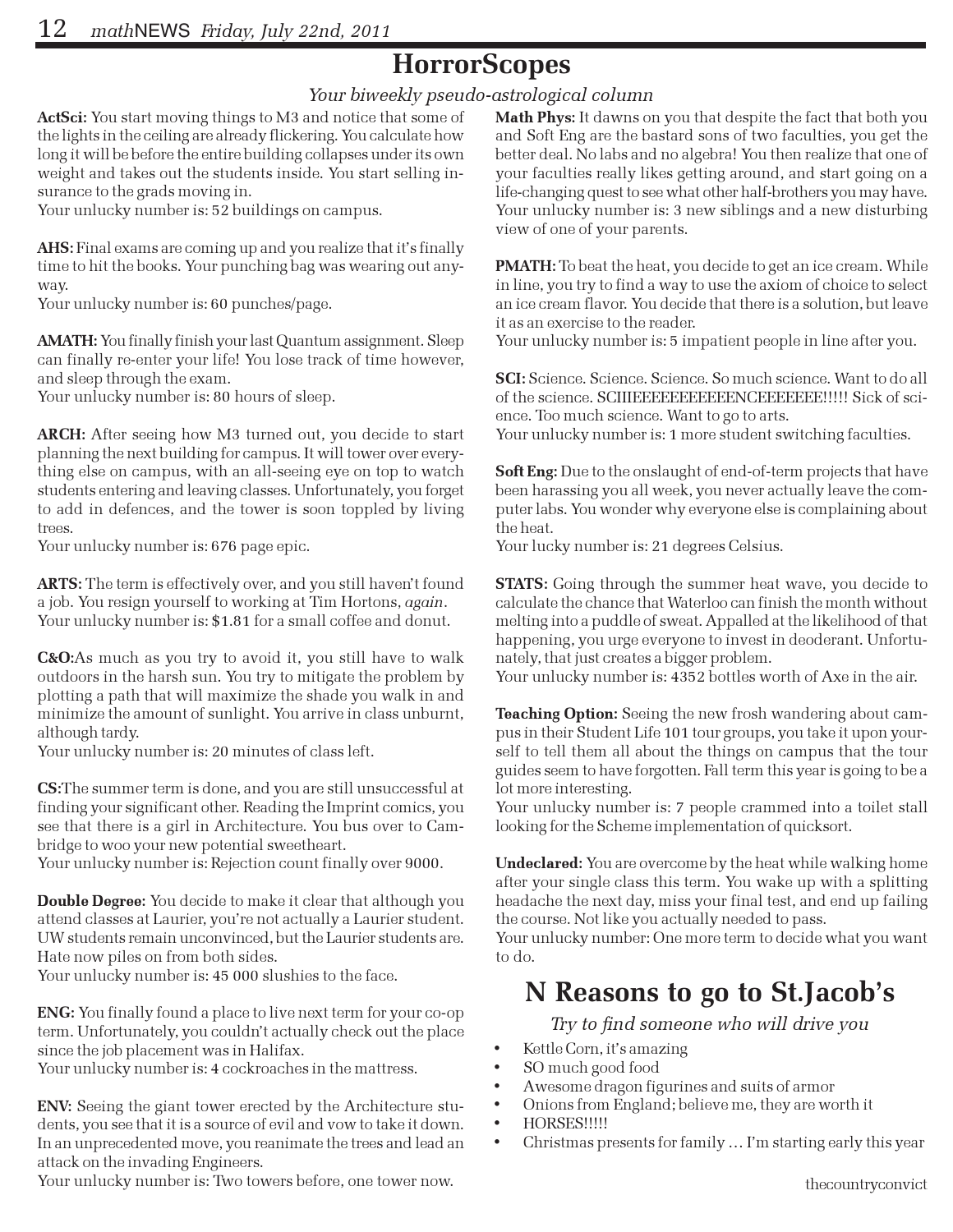## The Transitive Kernel Who Never Squared Pi

The field was in darkness. The groups were in place. Our ideals were prime As we stared into space. And above us, our captain, He stood like a king. But to us he was just A Euclidean Ring. Now don't get me wrong, I respected that Ring 'Cause he knew his domain Was an integral thing. But our Ring was not perfect, And quite a far cry From the Transitive Kernel Who never squared pi. The sets they were ready, And well ordered too. Their union was strong, Though their subsets were few. Ne'er put pi to the second. Cantor, their leader, Was indexed and null, Transfinite and bounded, And exceedingly dull. Despite his equivalence, My respect he commanded; He was cardinal, countable And not underhanded. But his continuum powers Could not begin to compare To the Transitive Kernel's, For no pi did he square. All tense were the conics, With their foci unnerved. Their tangents unstraightened And their ellipses uncurved. There was also a leader, Directrix his name, So tangent, so normal, You'd swear him insane! But he did have experience, And could asymptote fine; Let's face it, can you Draw an infinite line? But drawing such lines The Kernel could do, And also, he never Raised pi to the two. The statistics were calm And their mode was apparent. They were highly significant And greatly invariant. Their head man, a t. Student, Was a mean derivation, A dimensionless moment In my estimation. However, in fairness, He was a linear guy, 95% confident and square tested by chi.

 However, this man, Though square tested by chi, Was not like the Kernel Who refused to square pi. There were matrices there (Just to cover our flanks). They had elements, adjoints, And a number of ranks. They were led by Hermitian, A conjugate fool, Who conformed to addition And broke Cramer's rule. Yet he was a determinant, And unusually singular. He was symmetric and transpose, And upper triangular. But this man was no Kernel, At least that I reckoned, For the Transitive Kernel The vectors slept waiting, Dead to the world, With gradient, divergence Cross-product and curl. Their commander, Laplacian, A unit del dot, Was seen as a vector Whose brain went to rot. Nonetheless, he was scalar, And quite sturdy too, And incredibly healthy, And quite well-to-do. But the Kernel was better, Both in health and in wealth, And never did he Multiply pi by itself. The differential equations, Their solutions were general, Were partial, exact; Their exactness, incredible. Their kernel, Runge-Kutte, (His type now defunct) Was ordinary, initial, And usually drunk. Nevertheless, he was brave, Homogeneous, exact, An outstanding leader No courage he lacked. But he was not like the Kernel, Who never did try, To compute or to find The second power of pi. The compact topologies, A latticy crew, They were coarse and cofinite And metrizable too. They followed an officer - Hausdorff, I think - Who was dense and adherent; A regular fink!

 Notwithstanding, this man Was a bit homotopic, Bicompact and open, A man pseudometric. But compared to the Kernel, His strong points were few; The Kernel, he never Placed pi with a two. There were differences, sums, Trochoids and cycloids, Quartics and quintics Plus oblated spheroids. They had eminent leaders, Like Fresnel and Catalan, Minkowski, Laguerre, Green and Jacobian. And all of these leaders Had greatness within But the greatness alone Did not mean we would win. We knew we would win, though, What happened, I asked, And none of us die, We had the Transitive Kernel Who never squared pi. A burning orange spheroid Distantly rose. We were in residue classes, Our perimeter closed. Our spirals were ready; Our bases, orthogonal, And our complex inversion Was beta hexagonal. The men, they were ready, The leaders were too, But none of them knew Just what they should do. Oh, where was the Kernel? We needed Him so, And in just a few moments We'd be fighting His foe. I was sent to go fetch Him, That continuous slope, That dual choice function In whom rested our hope. I translated myself, Off the field to the woods. An explosion then cubed me Right there where I stood. Swiftly I spiralled And was thrown to the floor When that gamma explosion Was followed by more. They were under attack, My men over there, But where was the Kernel Who pi never squared? They fired their antilogs (As I Leibnitzed in shame) But without the Kernel Didn't know where to aim.

 They reflexed and injected, But all was improper, The men were misled As they fell in the slaughter. The leaders were osculating, As their men dropped like phis. But soon they too fell, Those great leadership guys. Then the field lay in silence, The men lay there dead. I stood there a moment, Then went on ahead. I Stoked through the forest Complementing my way, Trichotomized visions Of the dead of that day. I looked up ahead, Made a lemniscate sound, For the tent of the Kernel I had finally found. Approaching with null, Was he captured and tortured Then shot through the skull? Why did he leave, Leave us to die, This transitive man Who never squared pi? I went through the tent flap, His back facing me, He was working at something Which I couldn't see. Not dead, not partitioned, What was it this Guy Was doing while he Had let everyone die? I looked at his paper (As I shivered with fear) Number and figures, Their meaning was clear. I stared at this man-god, And thought of the dead. Then I took out my slide rule And sliced off his head. Why did I kill him, This great Number One? Quite simply, I killed him For what he had done! Coefficiently he Had permuted a prime, In other words, committed A terrible crime. He was guilty of mapping In modulo three, A crime that in lawbooks You never will see. For the Transitive Kernel, Who left us to die, Was only computing The third power of pi. MarkRandell